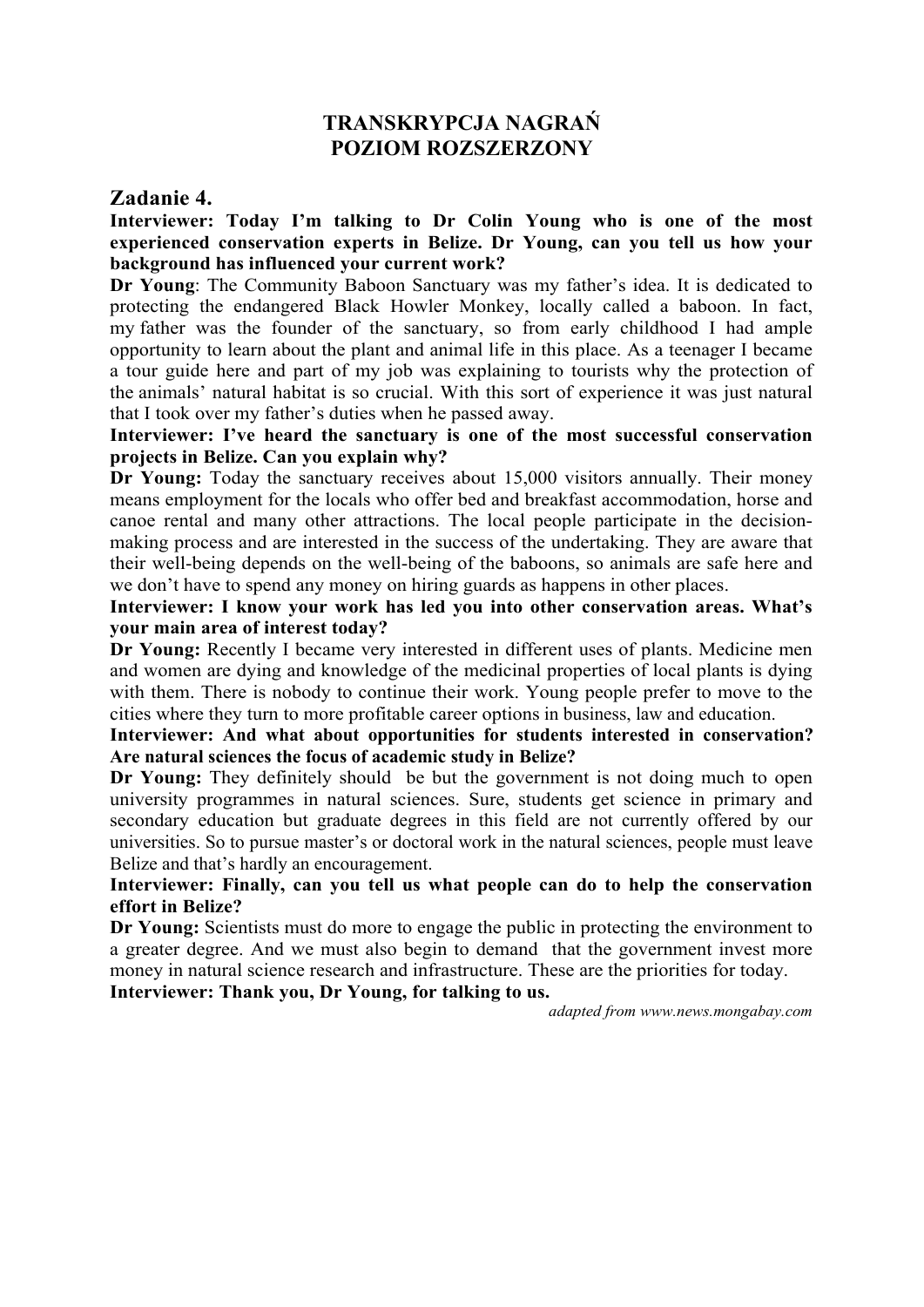# **Zadanie 5.**

Every food item today must have a label giving nutrition facts about the product. But are these labels useful? Let's listen to some opinions.

# **Speaker 1**

All right, food labels include useful nutritional information, but I think no amount of text will ever affect people's choices for two reasons. The first one is that research shows that only 41% of men and 59% of women actually read the labels and that doesn't necessarily mean they truly understand what's written there. The second reason is that getting the information doesn't mean acting on it. I don't believe food labels are enough to tempt shoppers into making better and healthier food choices.

# **Speaker 2**

If, at present, only a certain percentage of people read the labels, that doesn't mean that the labels are inefficient and should be abandoned. In my opinion, the way the labels look is simply not tempting enough for people to pay attention to them. They should be printed on the front of the packaging and their layout and overall visual impact has to be improved. If something is done in that area, consumers might take notice of the products' content.

# **Speaker 3**

Well, in recent years companies have discovered that labelling can be used to promote their products and they are making use of it wherever possible. As long as the labels are truthful about the content, there's nothing to worry about. However, I remember the campaign of a cereal brand that was marketed as a health food to improve digestion; the new attractive design of the packaging went hand in hand with the marketing strategy but a few months later, the claim was found to be false. Apparently, the label was designed to cheat us and if one company did it, anyone may be tempted to do the same.

#### **Speaker 4**

Opinion polls show that the majority of people are opposed to genetically modified foods. It's great that a lot of them are already labelled accordingly. People who are against genetically modified food have the same right to be well-informed, or rather warned, as those who want to limit fat or carbohydrates in their diet. I realize that forcing companies to label their products in a certain way might be an additional cost but a company's profit can't be all that counts. It's really important for consumers to be aware of everything their food contains, then they can decide not to buy products which they think might be risky for their health and well-being.

# **Speaker 5**

More and more foods are processed so it's good that food labels are included on packaging. Many of those labels are really well-designed so that our attention is drawn to the important stuff but to tell you the truth, they do not work very well for me. I find all the sophisticated names and numbers really confusing. I'm sure some of the information given is really crucial, but definitely not all of it. And when I'm overloaded with information, it puts me off. I'm not sure about others but that's how I feel about it…

*adapted from www.idebate.org*